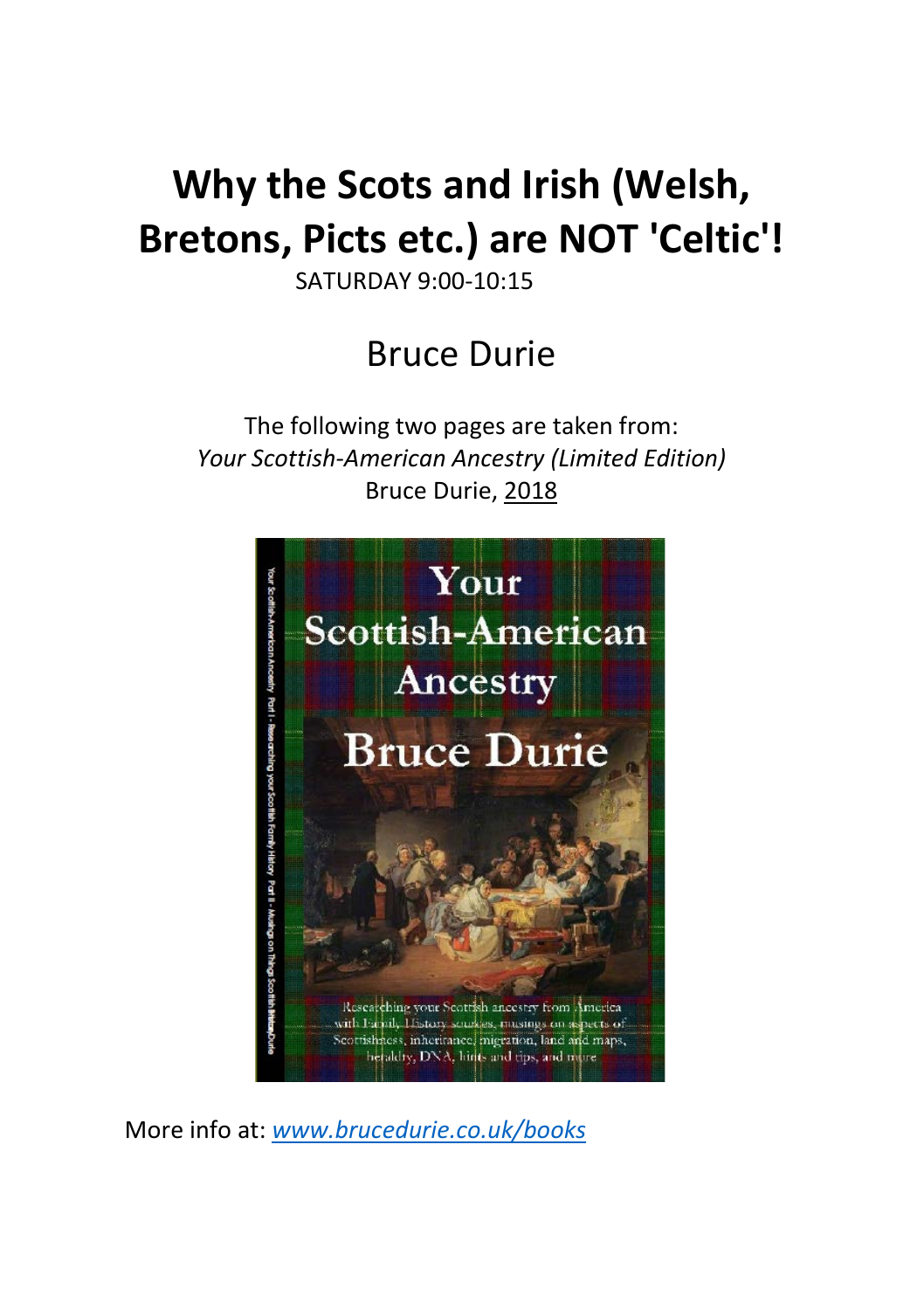# We Are Not Celtic!

Terribly sorry, but the term "Celtic" – as applied to the original people of Ireland, Scotland, the Isle of Man, Wales, Cornwall and Brittany – is a 300-year-old mistake.

#### **The supposed "Celtic invasion" of Ireland ca. 500 BC**

- This is all based on one document, the *Leabhar Gabhála*, or Book of Invasions, which describes how the *Fir Bolg* were defeated by the *Túatha Dé Danann* then the coming of the Sons of Mil (the Gaels, or Milesian Celts).
- It was first written down in the 7th Century AD by monastic scribes and "perfected" in the 12th Century  $AD - in$  other words, some 1,700 years after the supposed events took place.

#### **The Celts**

"Celtic" was a real culture and language-group (but NOT a single ethnic group) which flourished in continental Europe for about 1,000 years from 500 BC to 500 AD – roughly coincident with the Roman Empire. It possibly originated around the source of the River Danube, in the Black Forest. The Greeks called them *Keltoi*, and the Romans *Celtici.*

#### **Early inhabitants of Ireland**

There is now good evidence that the modern-day Irish and the Gaelic Scots are genetically the same as remains found of a Neolithic woman (3343–3020 BC) from an Irish megalithic site near Ballynahatty, Co. Down, and three Bronze Age individuals (2026–1534 BC) found behind a pub(!) on Rathlin Island, Co. Antrim. They all have substantial Steppe genetic heritage, including the Y-DNA haplogroup R1b1a2a1a2c (M529). This suggests a substantial influx of early farmers to Ireland some 2,800 to 1,500 years before the Celtic culture got going.

Also, there is no evidence of European Celtic-type burial sites in Ireland or the west of Scotland.

#### **So… why "Celtic"?**

It's all down to the work of one Welshman – Edward Lhuyd or Lloyd (1660–1709), antiquarian, philologist, and Keeper of the Ashmolean Museum, Oxford from 1690. He decided the Celts described by Graeco-Roman writers were the same as the pre-Roman peoples of France, Great Britain and Ireland. He was right about France, wrong otherwise.